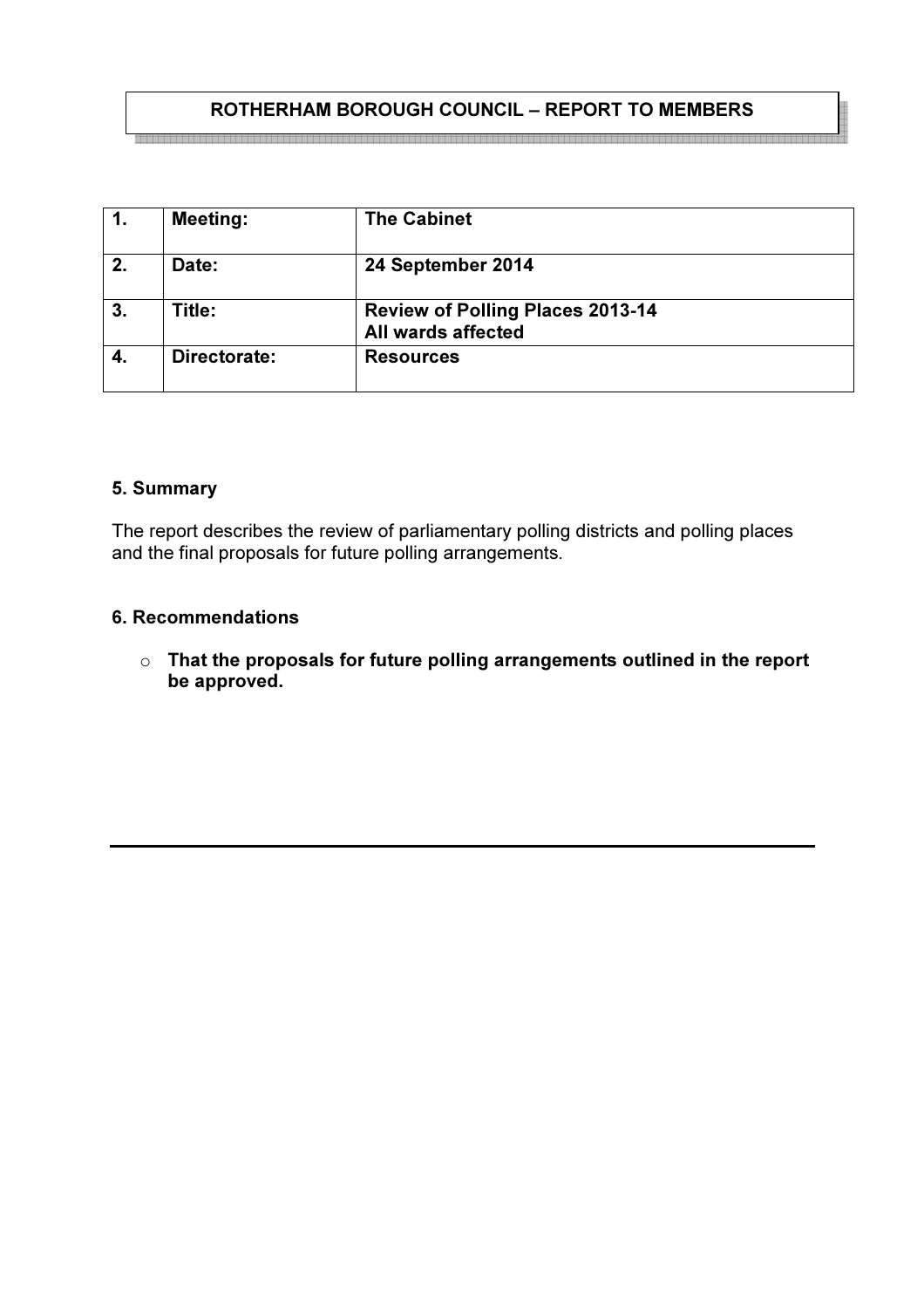## 7. Proposals and Details

The Electoral Administration Act 2006 requires that a full review of polling arrangements be completed every four years. The most recent review was completed in December 2011 but The Electoral Registration and Administration Act 2013 introduced a change to the timing of the reviews to better align them with parliamentary elections.

The Act required that the next compulsory review must be started and completed between 1 October 2013 and 31 January 2015 (inclusive).

Each existing/proposed venue has been evaluated against issues of accessibility, voter convenience, fairness and availability for polling (including at short notice). The polling place review has taken account of the effect of council budget considerations on the future availability of some RMBC owned community centres and warden/neighbourhood centres.

7.1 The Returning Officer's proposals were reported to the Overview and Scrutiny Manangement Board on 18 July 2014.

It was agreed at that meeting that Electoral Services would review proposals at Hooton Roberts, East Herringthorpe and Rotherham West in response to issues raised by Members.

The Board resolved that subject to any alterations being made as a consequence, the Returning Officer's proposals be approved<sup>1</sup>.

7.2 Following the start of the school year in September, in discussions with the new manager of the Arnold Childrens' Centre about the proposal to relocate polling to the centre, new information came to light which required a second site inspection and a review of the proposal.

Appendix 1 sets out details of all the issues referred to at 7.1 and 7.2 above and the investigations and outcomes.

Appendix 2 sets out the Terms of reference for the review and explains the process and criteria.

Appendix 3 sets out the final outcome of the review in the Returning Officer's Proposed Polling Scheme and details the full scheme of polling arrangements effective from December 2014.

## 8. Finance

 $\overline{a}$ 

Additional costs are not significant and will be met from the existing election budget.

<sup>&</sup>lt;sup>1</sup> Overview and Scrutiny Board –  $18/07/14$  – Minute No. 14 (2)